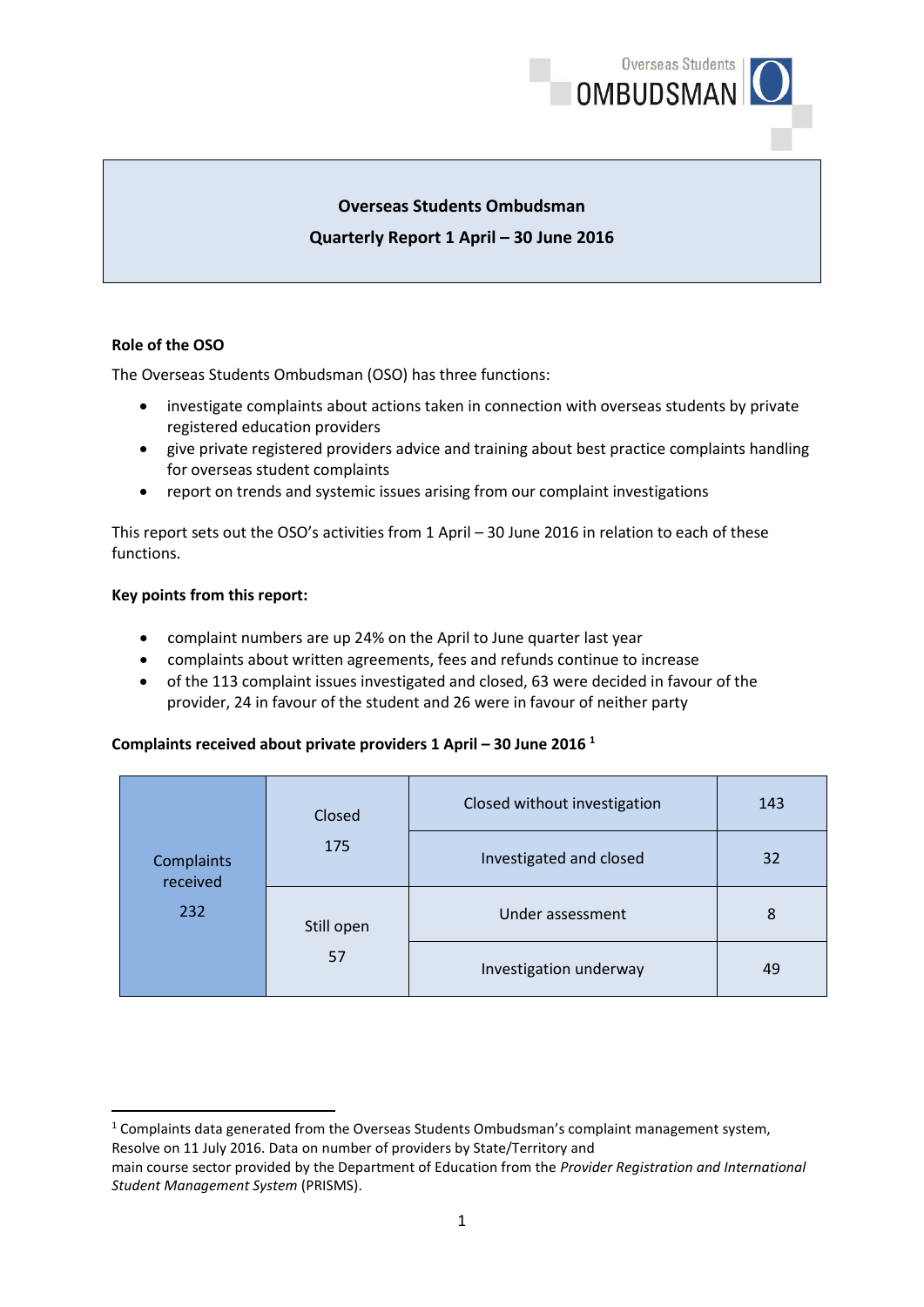

#### **Complaint outcomes<sup>2</sup>**

The OSO finalised 235 complaints during the April to June 2016 quarter, having investigated 85 of these. We finalised 150 complaints in the quarter without having to investigate (defined as contacting the provider to request information to help us consider the complaint). We are often able to form a view based on the documents the student gives us, resulting in a faster decision for the student and saving education providers time by not having to provide documents to us.

The 85 complaints that the OSO investigated and closed during the April to June quarter raised 113 separate issues.<sup>3</sup> Of these 113 issues, 63 were decided in favour of the provider, 24 in favour of the student and 26 were in favour of neither party.

#### **Complaint issues**

**.** 

The OSO received 232 complaints and external appeals in April to June 2016 concerning 269 issues. This represents a 24% increase from the 187 complaints received in the same period the previous year (April to June 2015) and a 16.5% increase on the last quarter (199 complaints). This shows a continuing trend of increasing complaint numbers.

The top four complaint issues were: <sup>4</sup>

- Standard  $3$  provider refunds, fee disputes, written agreements (81)
- Standard 7 transfer between registered providers (46)
- Standard  $11 -$ attendance (31)
- $\bullet$  Standard 13 deferring, suspending and cancelling the students enrolment (19)

Standard 3 complaints about provider refund refusals and fee disputes remain our number one complaint issue. In this quarter, we have seen an increase in the number of complaints relating to standard 13, most of which were complaints about provider's decisions to cancel enrolments.

<sup>&</sup>lt;sup>2</sup> Please note this analysis refers to all complaints closed in the April to June 2016 quarter, including complaints received prior to the commencement of the quarter.

<sup>3</sup> Please note 32 complaints were received, investigated and closed within the quarter. A further 53 complaints were investigated and closed during the quarter which were received in the previous quarter.

<sup>4</sup> Including Standards 1 – 14 from the *National Code of Practice for Registration Authorities and Providers of Education and Training to Overseas Students 2007.*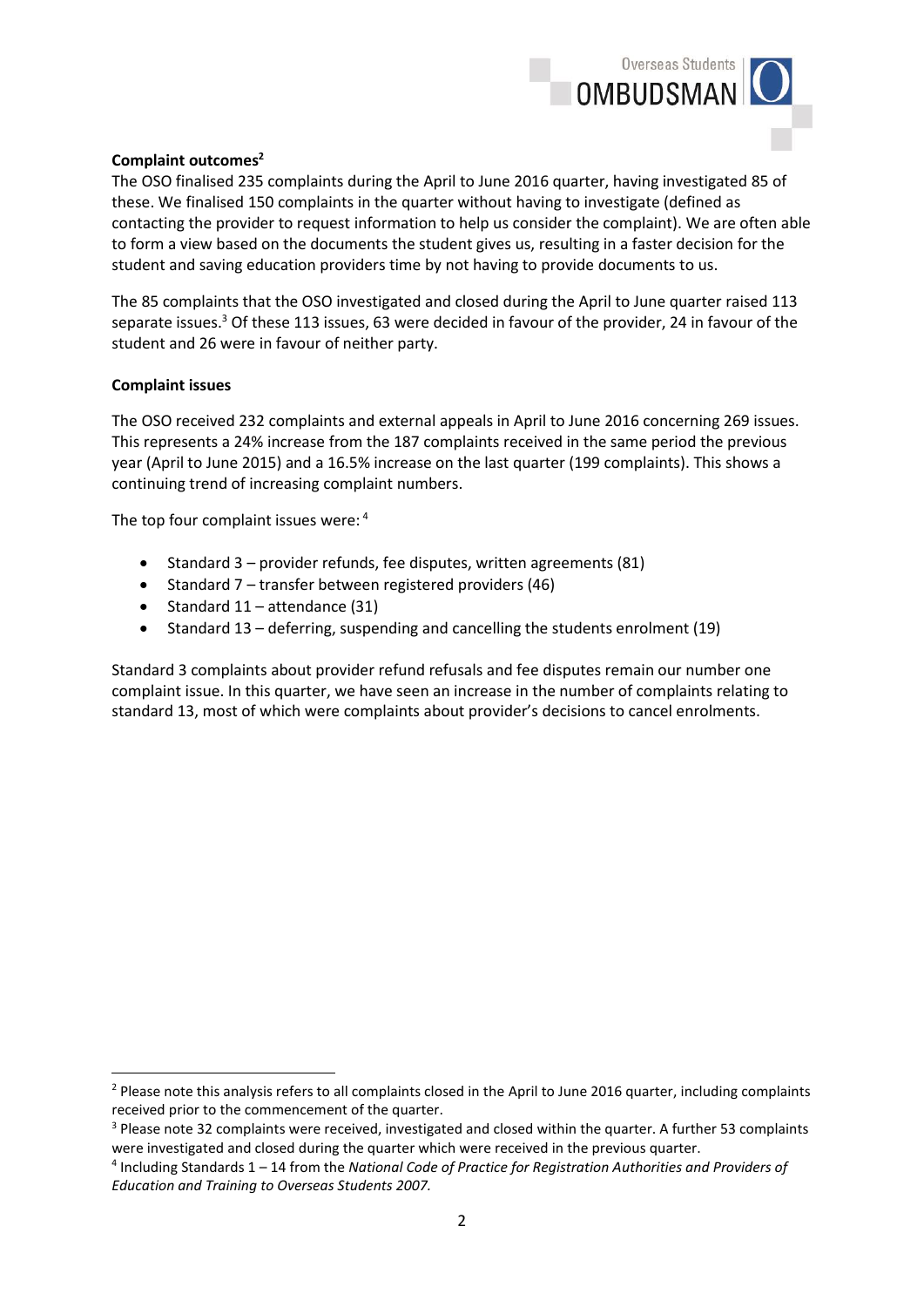

# **Complaint issues received compared to previous quarters**

## **1 April – 30 June 2016**

| <b>Issue type</b>                                                            | Apr-June 2016  | <b>Jan-Mar 2016</b> | Apr-June 2015  |
|------------------------------------------------------------------------------|----------------|---------------------|----------------|
| Standard 3 - provider refund/fee<br>dispute/written agreement                | 81             | 74                  | 66             |
| Standard 7 - transfer between registered<br>providers                        | 46             | 37                  | 38             |
| <b>Standard 11 - monitoring attendance</b>                                   | 31             | 20                  | 14             |
| Standard 13 - deferring, suspending or<br>cancelling the student's enrolment | 19             | 18                  | 21             |
| <b>Standard 10 - monitoring course</b><br>progress                           | 16             | 20                  | 14             |
| Grades/assessment                                                            | 14             | 8                   | 10             |
| Standard 14 - staff capability,<br>educational resources & premises          | 13             | $\overline{7}$      | $\overline{7}$ |
| Standard 8 - provider complaints and<br>appeals processes                    | 11             | 3                   | 21             |
| <b>Provider default</b>                                                      | 8              | 5                   | $\overline{2}$ |
| <b>Graduation Completion Certificate</b>                                     | $\overline{7}$ | $\overline{4}$      | 5              |
| <b>Standard 4 - education agents</b>                                         | $\overline{7}$ | $\overline{2}$      | $\overline{3}$ |
| <b>Academic Transcript</b>                                                   | 5              | 9                   | 5              |
| <b>Standard 9 - completion within the</b><br>expected duration of study      | 3              |                     | $\overline{1}$ |
| Standard 2 - student engagement before<br>enrolment                          | $\overline{3}$ | $\overline{2}$      | $\overline{2}$ |
| Standard 1 - marketing information &<br>practices                            | $\overline{2}$ | $\overline{1}$      | $\overline{2}$ |
| Work placement/experience                                                    | $\mathbf{1}$   | $\overline{2}$      | $\mathbf{1}$   |
| <b>Overseas Student Health Cover</b>                                         | $\overline{1}$ | $\overline{3}$      | $\Omega$       |
| <b>Standard 12 - course credit</b>                                           | $\mathbf{1}$   | $\overline{4}$      | $\mathbf{1}$   |
| <b>Total</b>                                                                 | 269            | 233                 | 229            |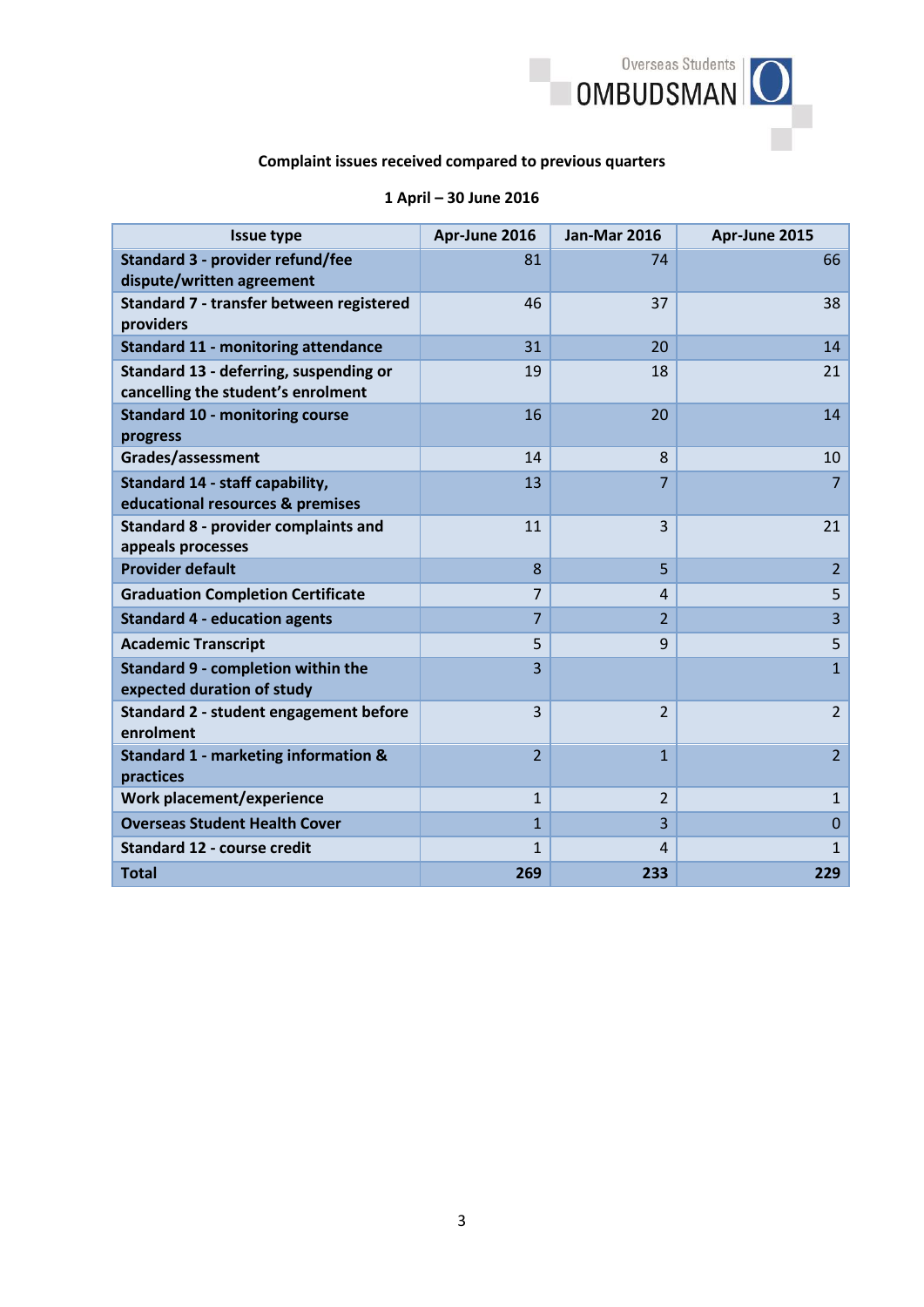

#### **Complaints issues by education sector**

Most complaint investigations that we undertook and completed during the quarter related to Higher Education and Vocational Education and Training (VET) and ELICOS courses. VET represented by far the most common course sector for complaints investigated and closed, contrasting with the January to March sector in which the OSO closed and investigated more Higher Education complaints. However this quarter's sector breakdown is more typical of the sector breakdown since the OSO was established, the OSO having generally received and investigated more VET complaints than complaints from other sectors.

| <b>Sector</b>           | Apr-June<br>2016 | $Jan - Mar$<br>2016 | Apr-June<br>2015 | <b>Number of providers in</b><br><b>OSO jurisdiction by PRISMS</b><br>'main course sector' <sup>5</sup> |
|-------------------------|------------------|---------------------|------------------|---------------------------------------------------------------------------------------------------------|
| ELICOS <sup>6</sup>     | 16               | 20                  | 12               | 93                                                                                                      |
| <b>Higher Education</b> | 23               | 24                  | 16               | 71                                                                                                      |
| Non-Award               | 5                | 8                   | $\mathbf{1}$     | 8                                                                                                       |
| <b>Schools</b>          | $\mathbf{1}$     | $\overline{4}$      | $\mathbf{1}$     | 381                                                                                                     |
| <b>VET</b>              | 40               | 20                  | 26               | 436                                                                                                     |
| <b>TOTAL</b>            | 85               | 76                  | 56               | 989                                                                                                     |

### **Complaints investigated and closed by education sector 85 complaints with 113 issues**

## **Issues investigated and closed – ELICOS 16 complaints with 19 issues**

| <b>Issue</b>                                                            | <b>Number of issues</b> |
|-------------------------------------------------------------------------|-------------------------|
| Standard 11 Monitoring attendance                                       | 10                      |
| <b>Standard 10 Monitoring Course progress</b>                           | 2                       |
| Standard 8 Complains and appeals process                                |                         |
| Standard 7 Transfer between registered providers                        |                         |
| Standard 3 Provider refund/fee dispute/written agreement                |                         |
| Standard 13 Deferring, suspending or cancelling the student's enrolment |                         |
| Total                                                                   | 19                      |

**.** 

<sup>5</sup> Excludes South Australian (SA) providers as, while they are in jurisdiction, we transfer complaint about SA providers to the SA Training Advocate, as recommended by the 2010 Baird Review.

<sup>6</sup> English Language Intensive Courses for Overseas Students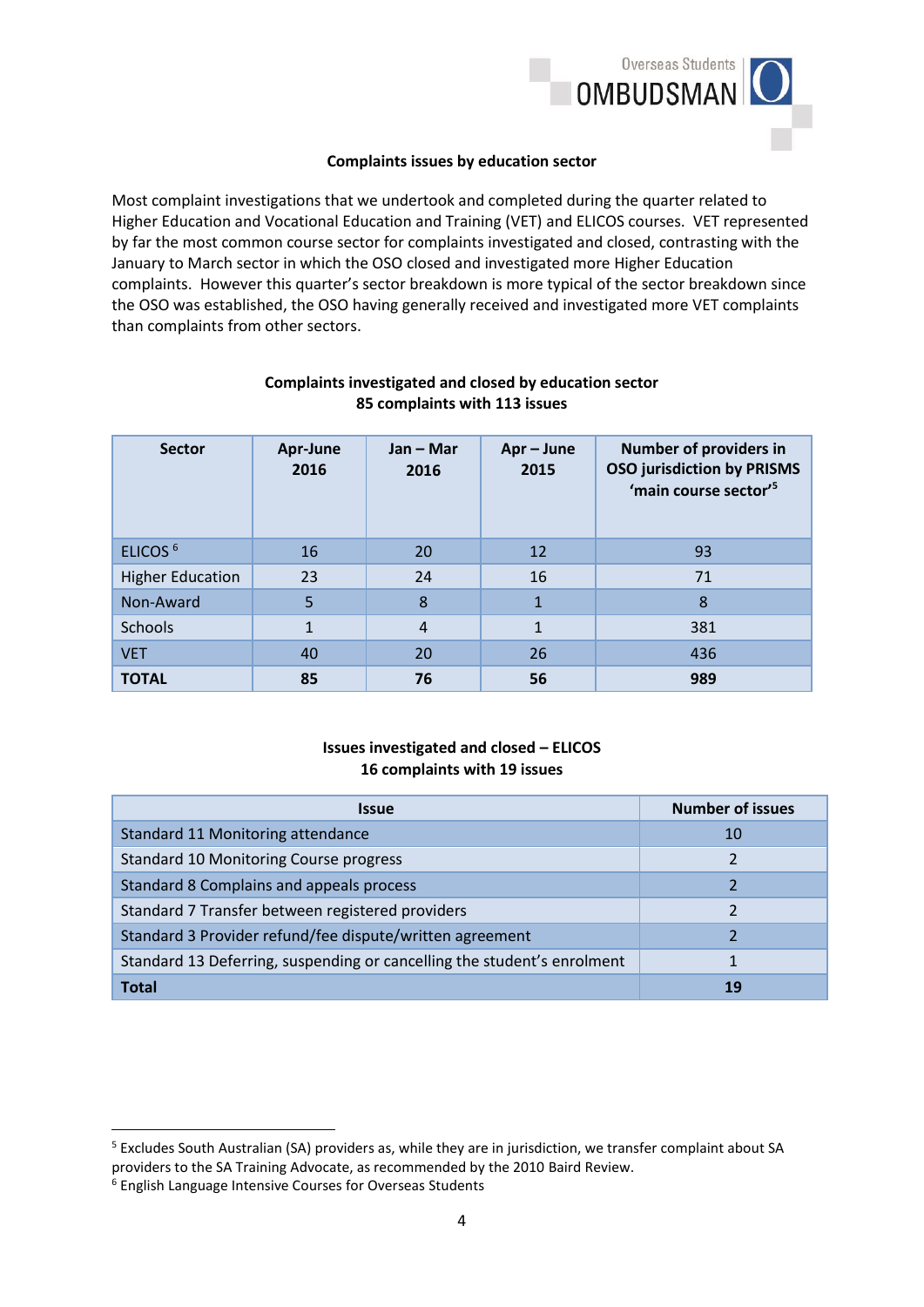

## **Issues investigated and closed – Higher Education 23 complaints with 26 issues**

| <b>Issues</b>                                                           | <b>Number of issues</b> |
|-------------------------------------------------------------------------|-------------------------|
| Standard 10 Monitoring course progress                                  |                         |
| Standard 3 Formalisation of enrolment (Written agreement)               | 6                       |
| Standard 7Transfer between registered providers                         | 4                       |
| Standard 13 Deferring, suspending or cancelling the student's enrolment | 3                       |
| Standard 11 Monitoring attendance                                       | $\overline{2}$          |
| <b>Academic Transcript</b>                                              | 1                       |
| <b>Standard 4 Education agents</b>                                      |                         |
| Standard 1 Marketing information & practices                            | 1                       |
| Grades/assessment                                                       |                         |
| <b>Total</b>                                                            | 26                      |

## **Issues investigated and closed – Non-Award 5 complaints with 7 issues**

| <i><b>Issues</b></i>                                                    | <b>Number of issues</b> |
|-------------------------------------------------------------------------|-------------------------|
| Standard 11 Monitoring attendance                                       |                         |
| Standard 10 Monitoring course progress                                  |                         |
| Standard 13 Deferring, suspending or cancelling the student's enrolment |                         |
| Standard 14 Staff capability, educational resources & premises          |                         |
| Standard 3 Formalisation of enrolment (Written agreement)               |                         |
| <b>Grand Total</b>                                                      |                         |

### **Issues investigated and closed – Schools 1 complaint with 1 issue**

| <b>Issues</b>                                             | <b>Number of issues</b> |
|-----------------------------------------------------------|-------------------------|
| Standard 3 Formalisation of enrolment (Written agreement) |                         |
| <b>Total</b>                                              |                         |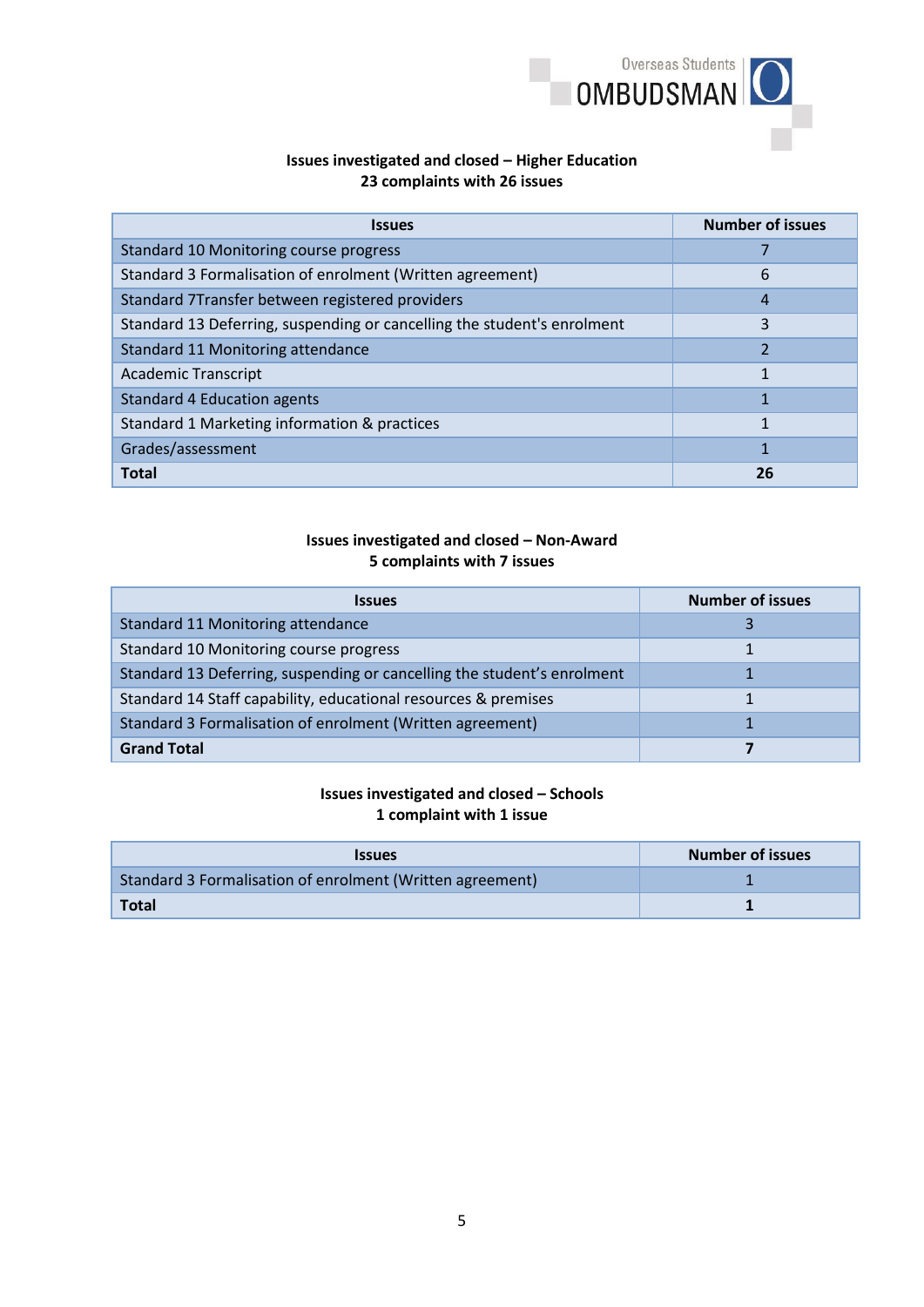

## **Issues investigated and closed – VET 40 complaints with 60 issues**

| <b>Issues</b>                                                              | Number of issues |
|----------------------------------------------------------------------------|------------------|
| Standard 7 Transfer between registered providers                           | 12               |
| Standard 10 Monitoring course progress                                     | 11               |
| Standard 3 Formalisation of enrolment (Written agreement)                  | 10               |
| Standard 11 Monitoring attendance                                          | 6                |
| Standard 8 Provider complaints and appeals processes                       | 5                |
| Standard 13 Deferring, suspending or cancelling the student's<br>enrolment | 5                |
| <b>Graduation Completion Certificate</b>                                   | $\overline{2}$   |
| <b>Overseas Student Health Cover</b>                                       | 2                |
| Grades/assessment                                                          | 2                |
| Standard 14 Staff capability, educational resources & premises             | 1                |
| Provider default                                                           | 1                |
| Standard 2 Student engagement before enrolment                             | 1                |
| Standard 9 Completion within the expected duration of study                |                  |
| Standard 12 Course credit                                                  | 1                |
| <b>Grand Total</b>                                                         | 60               |

## **Complaints received by State/Territory**

| <b>State/Territory</b>              | April $-$<br><b>June 2016</b> | Jan – Mar<br>2016 | Oct-Dec<br>2015 | April – June<br>2015 | <b>Number of</b><br><b>CRICOS</b><br>registered<br>providers in<br><b>OSO</b><br>jurisdiction <sup>7</sup> |
|-------------------------------------|-------------------------------|-------------------|-----------------|----------------------|------------------------------------------------------------------------------------------------------------|
| <b>New South Wales</b>              | 69                            | 75                | 89              | 70                   | 268                                                                                                        |
| Victoria                            | 78                            | 71                | 65              | 58                   | 256                                                                                                        |
| Queensland                          | 21                            | 34                | 32              | 21                   | 249                                                                                                        |
| Western Australia                   | 42                            | 13                | 16              | 18                   | 82                                                                                                         |
| <b>Australian Capital Territory</b> | $\mathbf{0}$                  | $\Omega$          | $\overline{2}$  | 3                    | 13                                                                                                         |
| South Australia                     | $\overline{2}$                | $\overline{2}$    | $\overline{2}$  | $\overline{2}$       | 76                                                                                                         |
| <b>Northern Territory</b>           | $\Omega$                      | $\Omega$          | $\overline{2}$  | $\mathbf{1}$         | 5                                                                                                          |
| <b>National</b>                     | 20                            | $\overline{4}$    | 5               | $\Omega$             | 31                                                                                                         |
| Tasmania                            | $\Omega$                      | 0                 | $\Omega$        | $\overline{0}$       | 9                                                                                                          |
| <b>Total</b>                        | 232                           | 199               | 213             | 173                  | 989                                                                                                        |

**.** 

<sup>7</sup> From PRISMS data 18 July 2016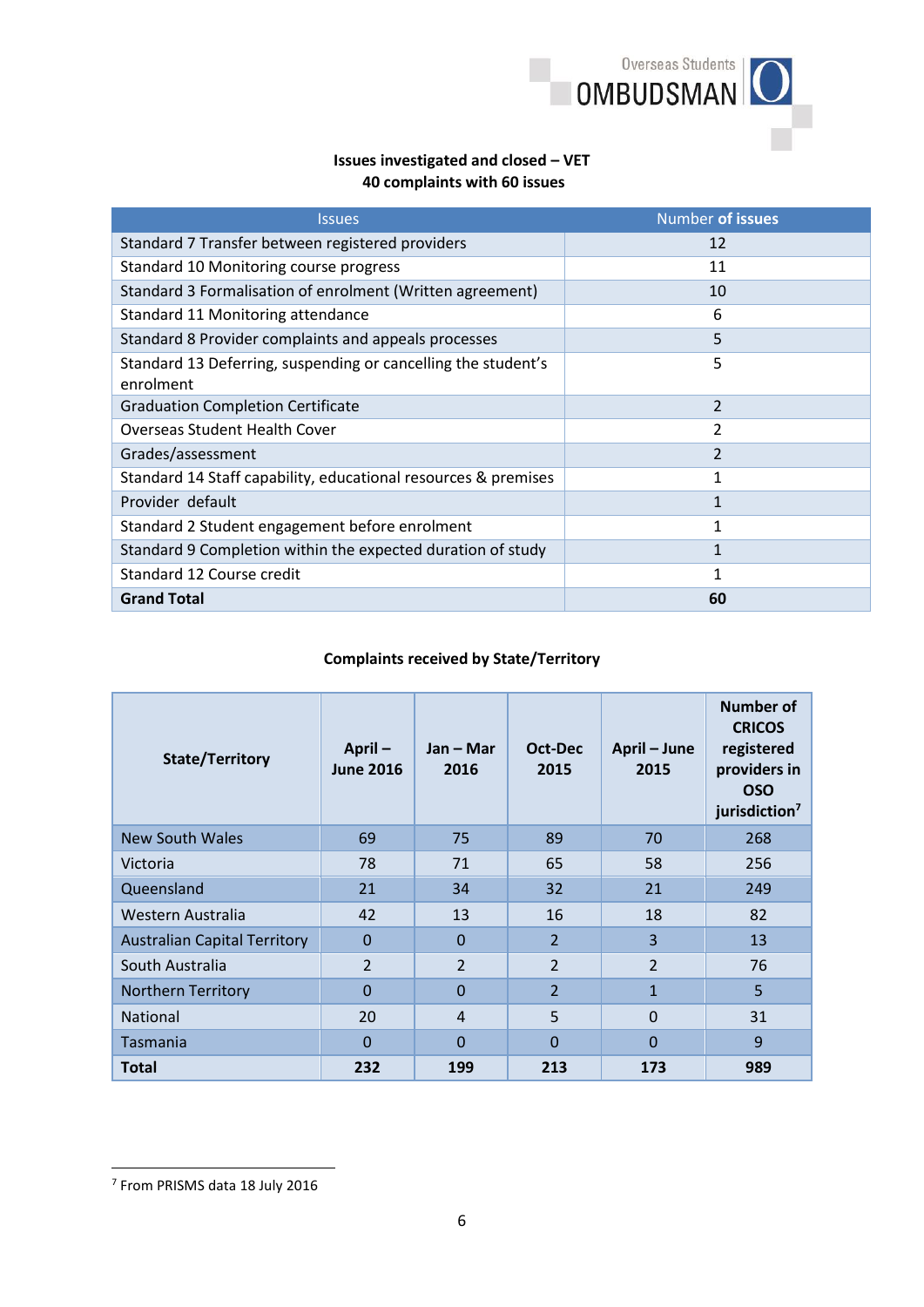

### **Complaints transferred by the OSO to another authority**

Under s 19ZK of the *Ombudsman Act 1976*, the OSO must transfer a complaint to another statutory complaint handler if it could be more effectively dealt with by that complaint handler.

The OSO transfers complaints about the quality of the education provider's teaching, staff or facilities to an appropriate regulator such as the Australian Skills Quality Authority (ASQA). The OSO transfers complaints about provider defaults and provider refunds in visa refusal cases to the Tuition Protection Service (TPS). Complaints about a South Australian education provider are transferred to the Office of the Training Advocate, South Australia.

| <b>Authority</b>                                              | April-<br><b>June 2016</b> | Jan – Mar<br>2016 | $Oct - Dec$<br>2015 | July - Sept<br>2015 |
|---------------------------------------------------------------|----------------------------|-------------------|---------------------|---------------------|
| Australian Skills Quality Authority (ASQA)                    | 9                          | 2                 | 6                   |                     |
| <b>Tuition Protection Service (TPS)</b>                       | 16                         | 22                | 9                   |                     |
| South Australian Training Advocate (SATA)                     |                            |                   | 3                   | 4                   |
| <b>Tertiary Education Quality Standards Agency</b><br>(TEQSA) | 0                          | 0                 | 0                   | 0                   |
| <b>Australian Human Rights Commission</b><br>(AHRC)           | 0                          |                   | 0                   | 0                   |
| Fair Work Ombudsman (FWO)                                     | 0                          | 1                 | $\Omega$            | 0                   |
| <b>Total</b>                                                  | 26                         | 27                | 18                  | 20                  |

#### **Complaint issues transferred under s 19ZK to another authority**

The OSO may also make disclosures under s 35A of the *Ombudsman Act 1976* to regulatory bodies or public authorities where it is in the public interest to do so. The OSO made five disclosures to ASQA during the quarter, relating to three providers within its jurisdiction. The disclosures concerned a range of issues, including:

- a bribery allegation
- a failure to pay a provider refund
- a non-compliant written agreement
- a failure to arrange Overseas Student Health Cover (OSHC) for the entire period of the student's visa and entering incorrect information in the Provider Registration and International Student Management System (PRISMS).